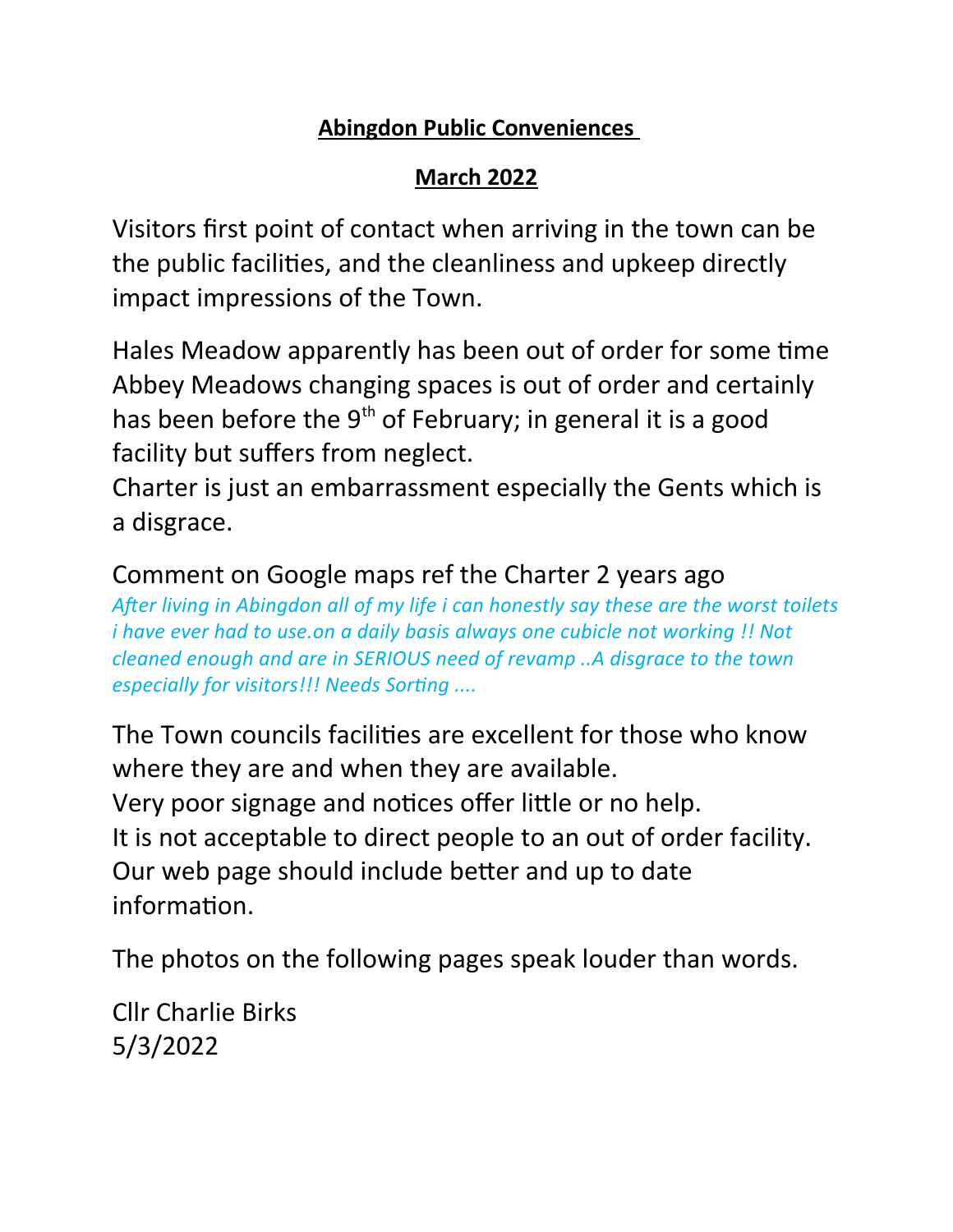## **Hales Meadow**



Comment on Google maps one year ago

*3 weeks in a row and toilet is out of work, with hundreds of people in the park. Good job Council*

Headline article from the Oxford mail

 *News*

*6th December 2014*

*£54,000 so you can spend a penny... or 10 at Hales Meadow car park in Abingdon*